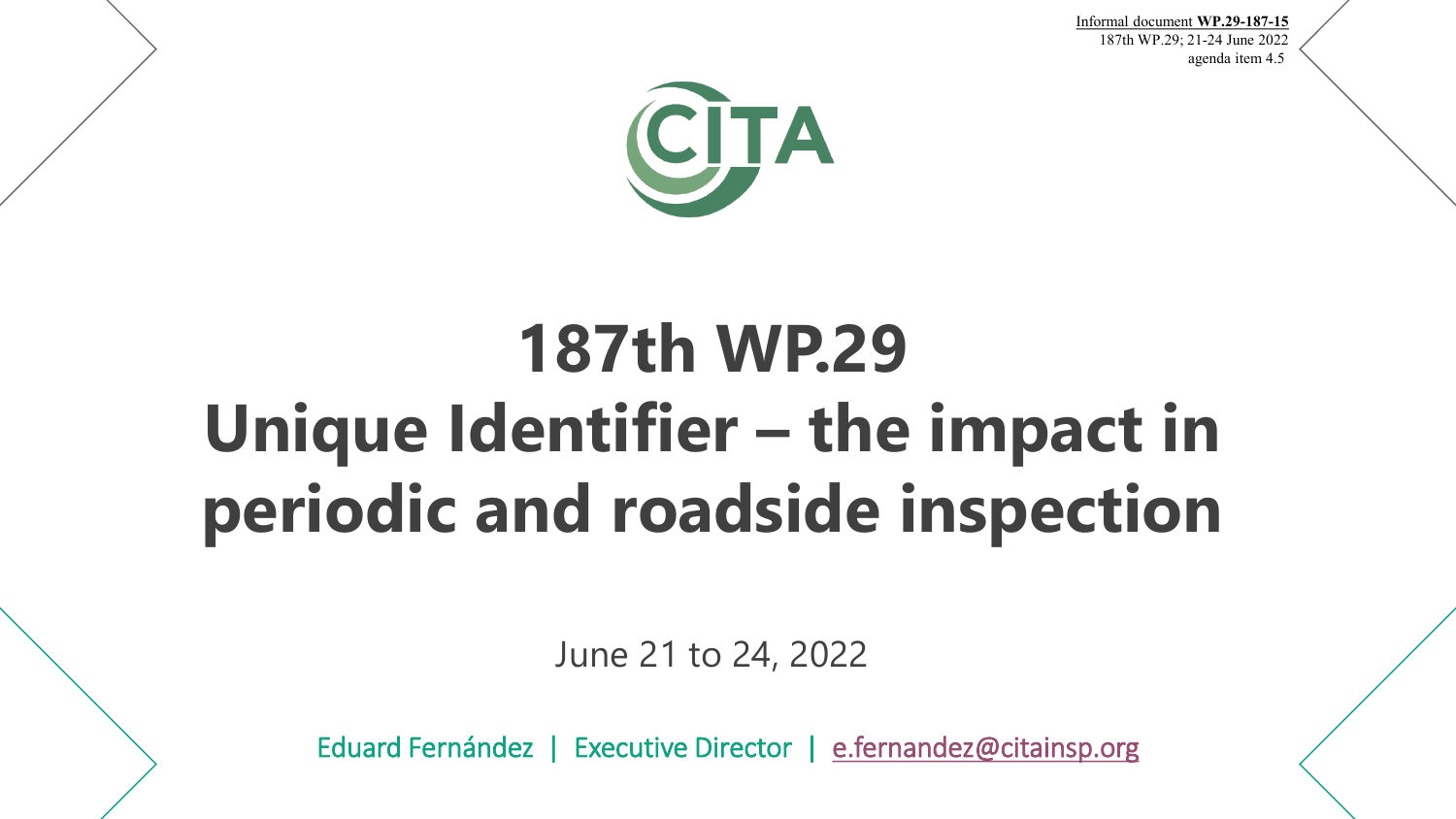

# **The Unique Identifier, as defined today, hampers sovereign activities as periodic and roadside inspection**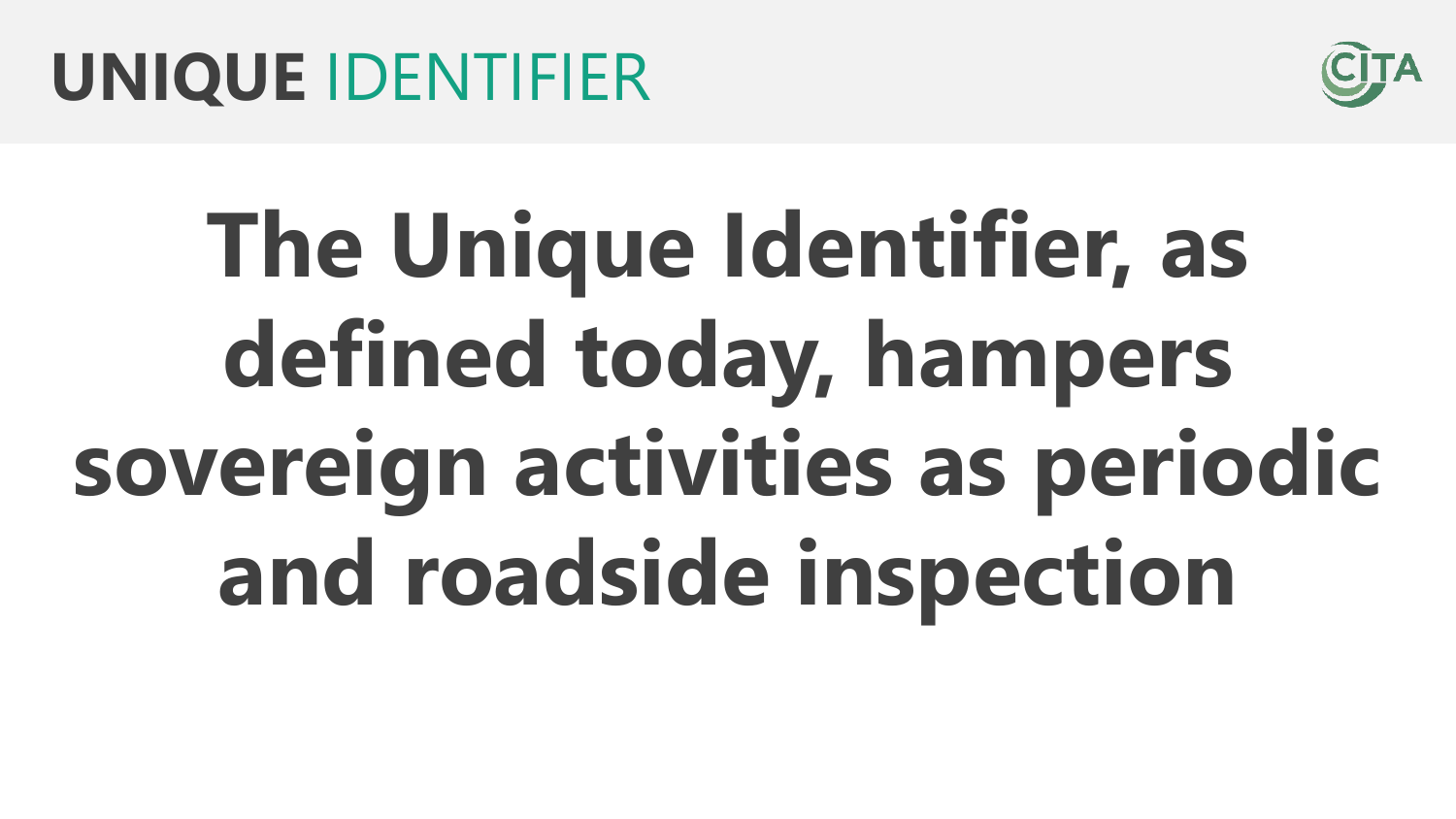## **PRACTICAL** EXAMPLE

**UI, as conceived today, obliges to download a PDF to check whether this semitrailer has a triangular retroreflective device (IIIB)**



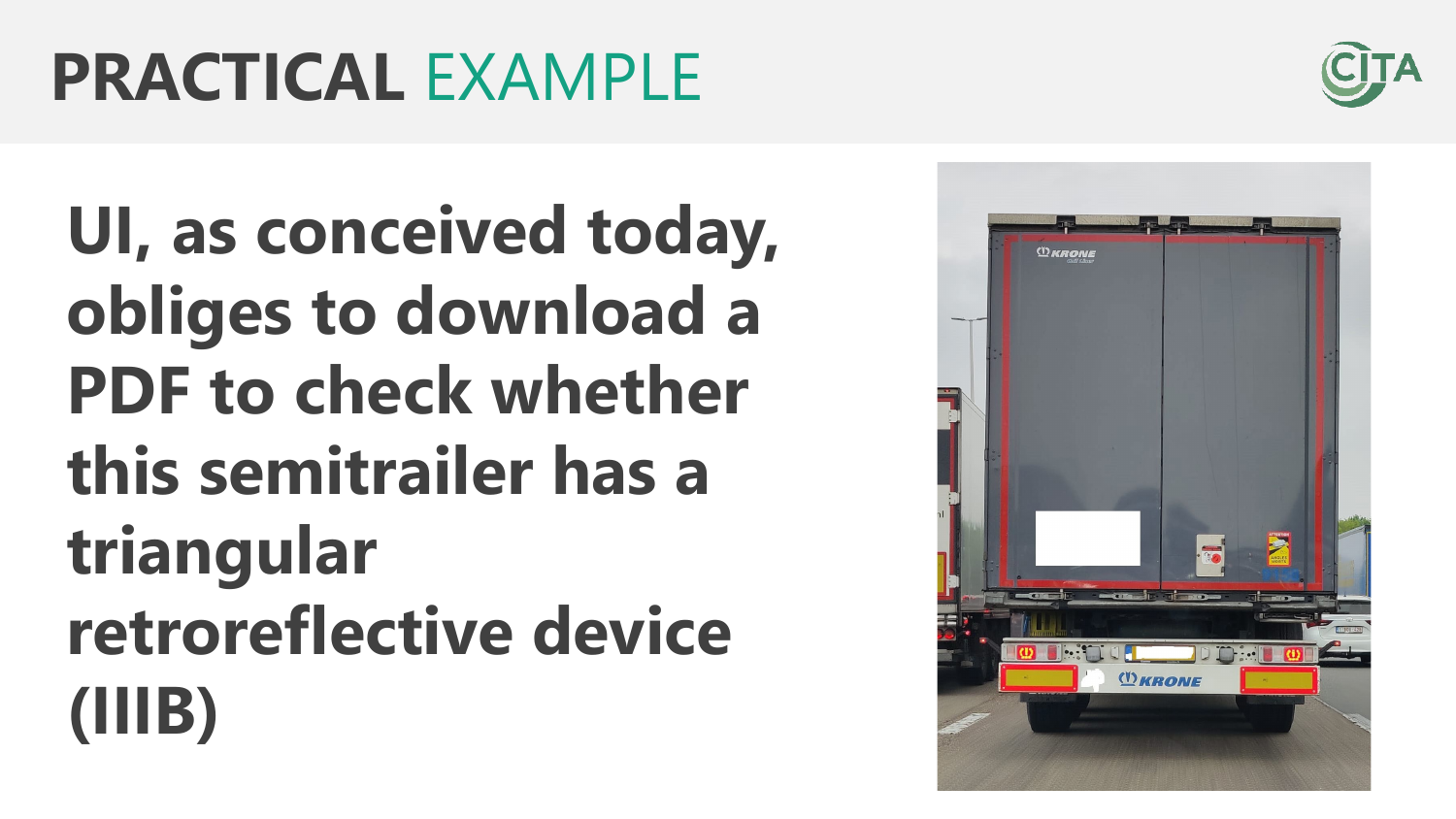### **PRACTICAL** EXAMPLE



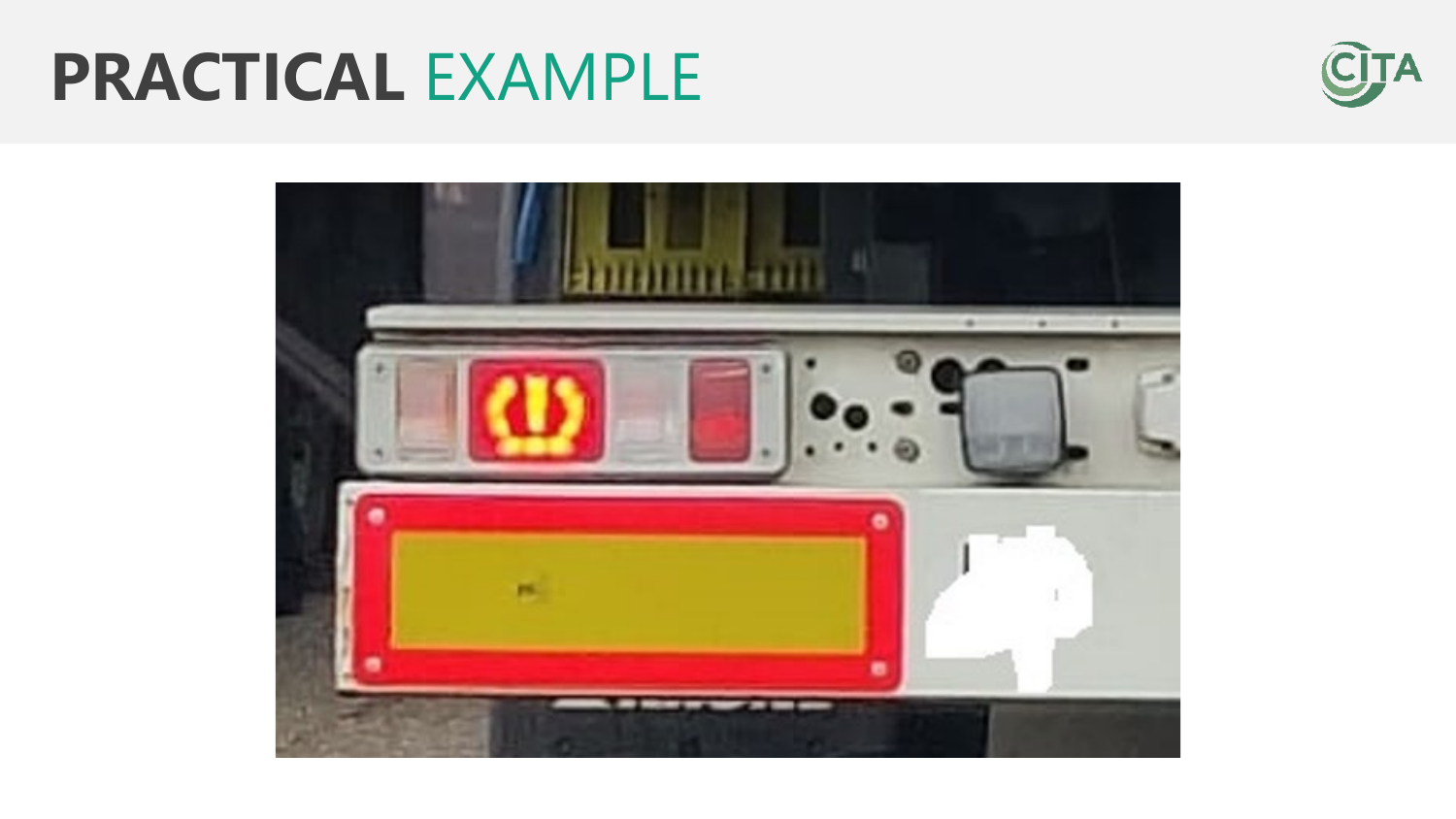### **PRACTICAL** EXAMPLE



**UI, as conceived today, obliges to download a PDF to check whether this truck has a side marker lamp (SM1) Incorporated in the rear group of lamps**

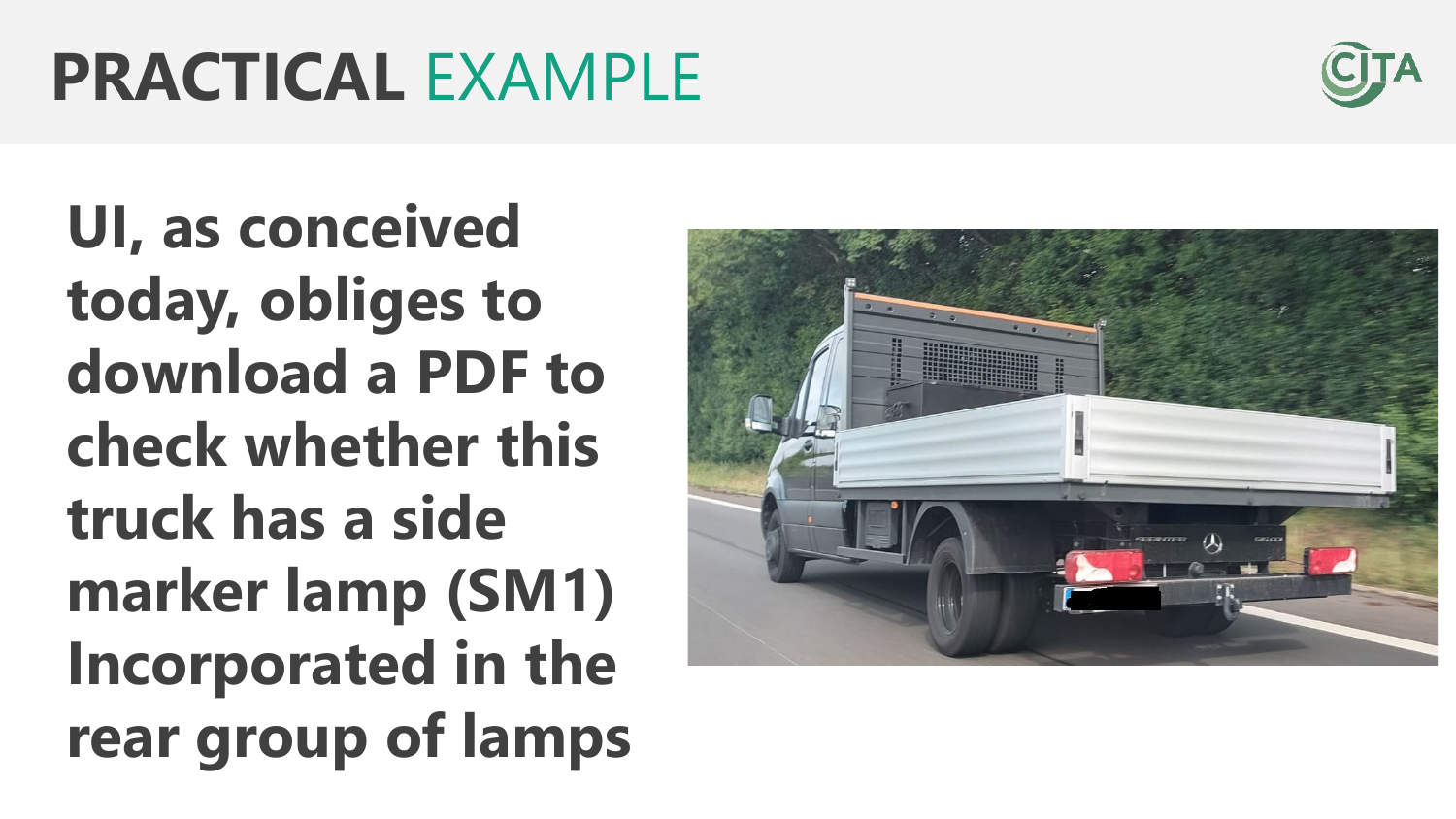

# **The 1997 Agreement and Directive 2014/45/EU require to check the presence of the devices shown in the examples**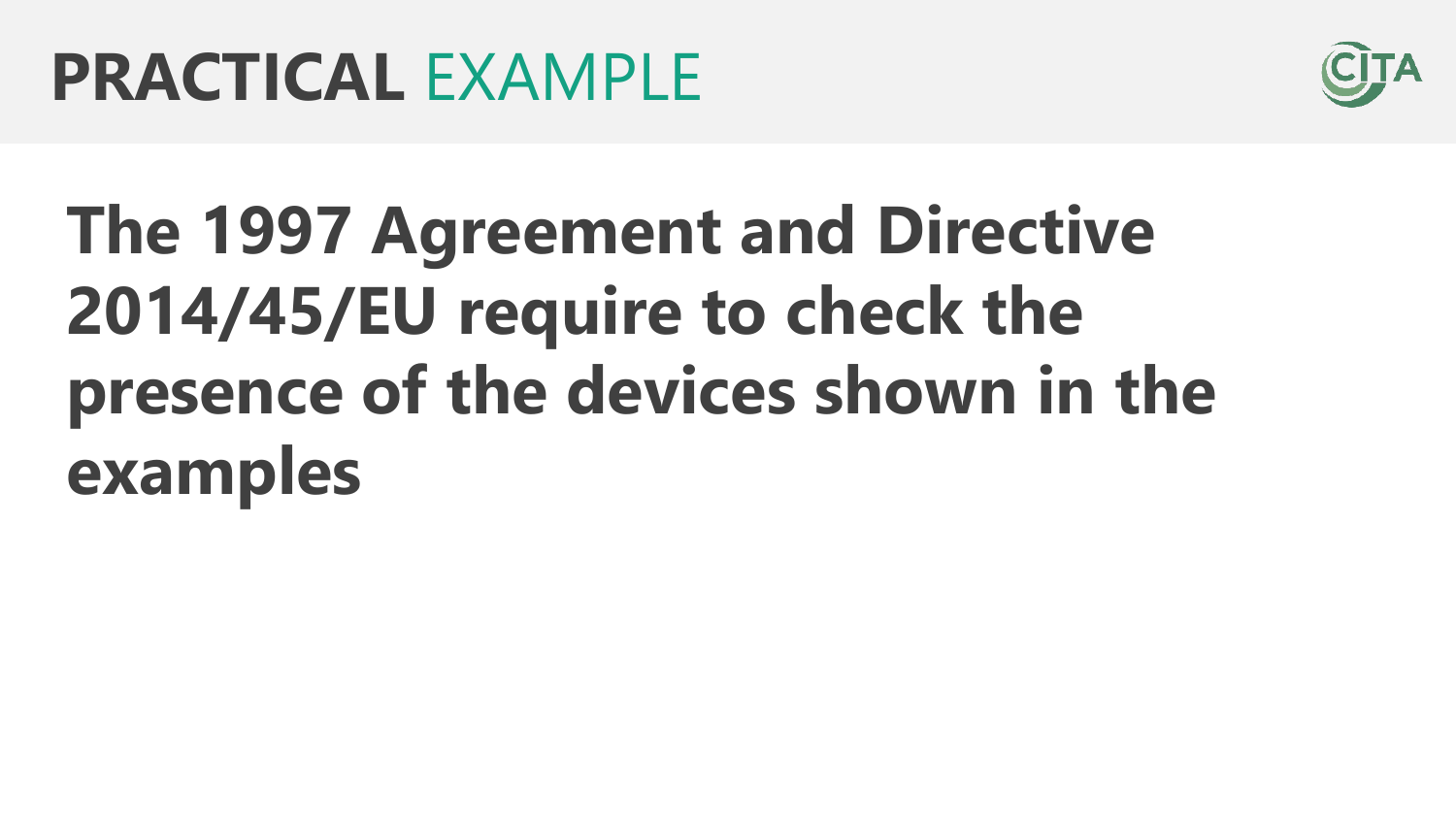

#### Conservative estimates

#### 6 UI per vehicle (only lighting devices)

≈ 200 M inspections / year (only EU)

5% of UI require access to the Summary Document

60 M access/year (with the corresponding authorized access and amount of users)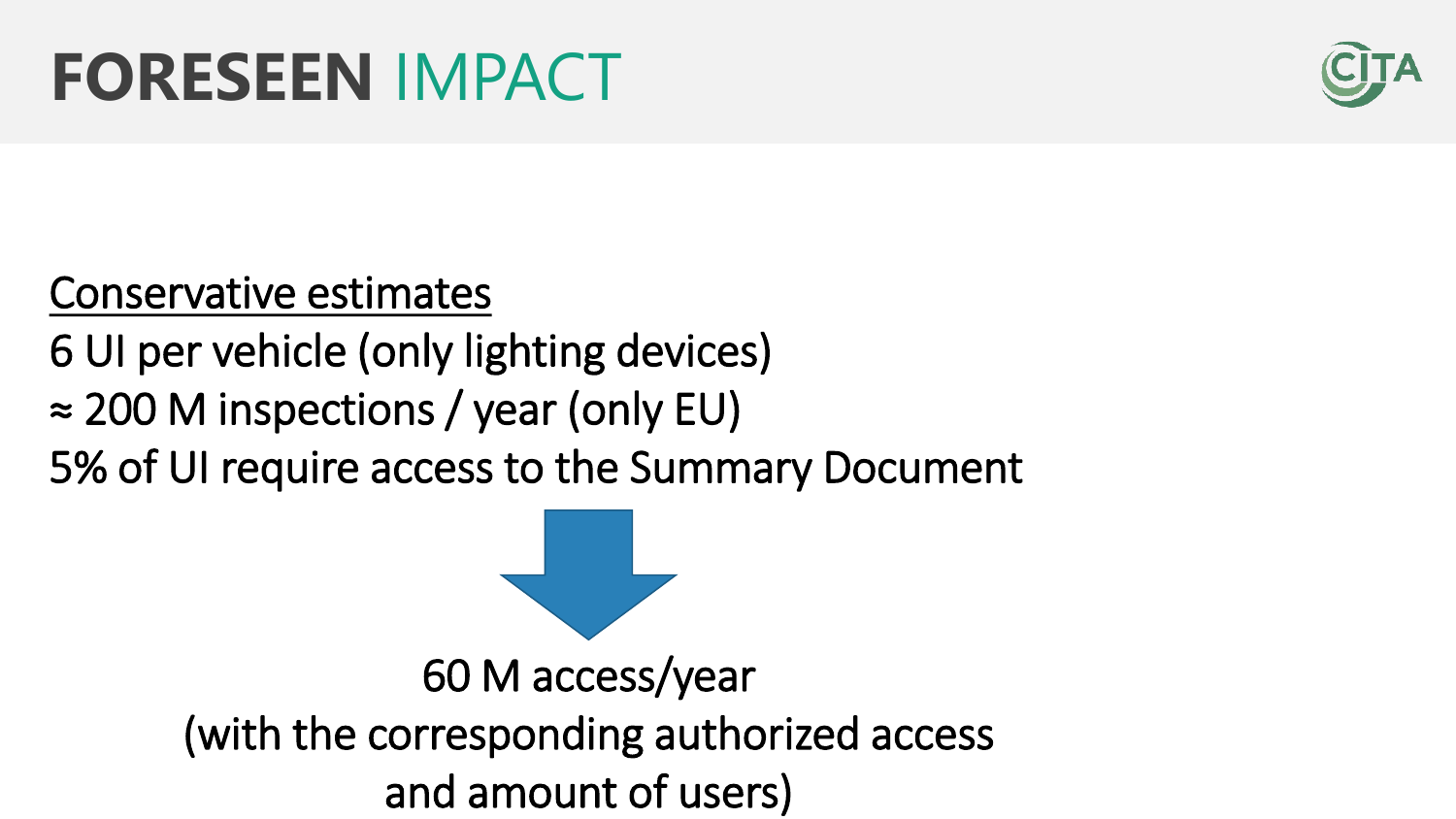

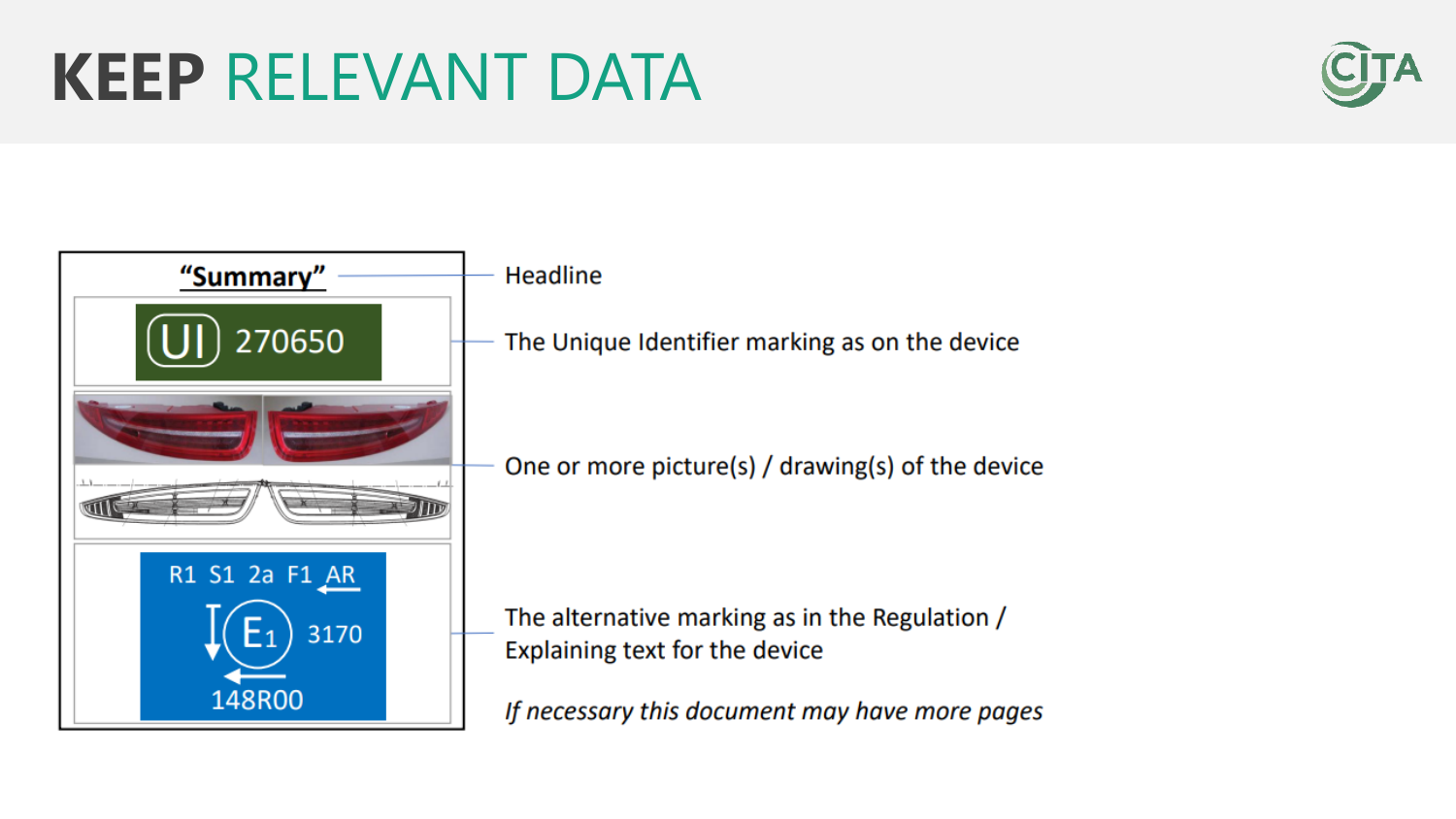### **KEEP** RELEVANT DATA





- **Approval mark not necessary on the device**
- **Position arrows:** 
	- **necessary on the device**
- **Device identification: partially necessary on the device**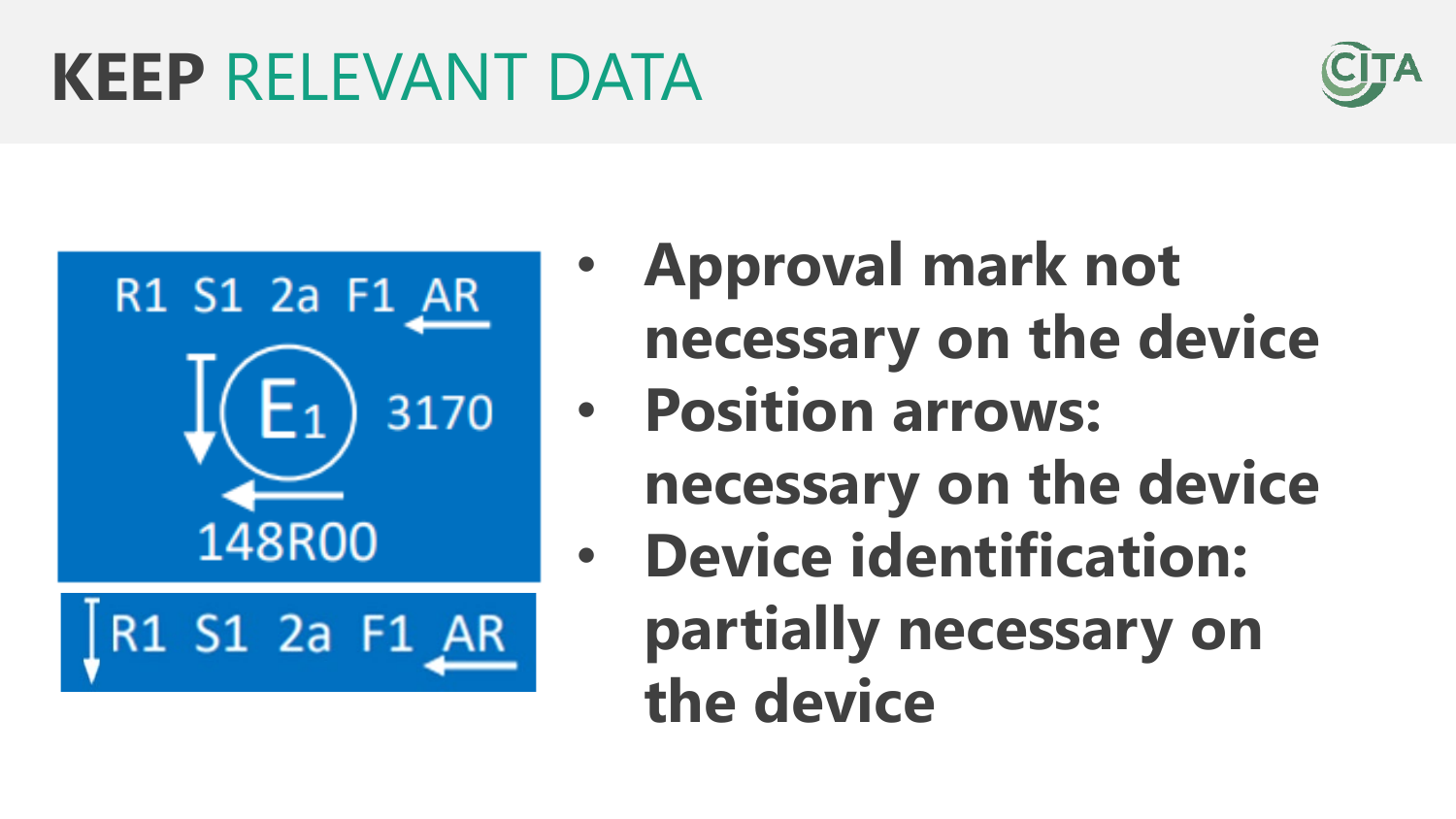## **KEEP** RELEVANT DATA



Approval marking of a device used as a beam contributor for different AFS systems (On any fixed part visible after installation i.e. lens)





- **To keep position arrows and marks** • **To analyse the need of function identification**
- **Approval and brands can be in the UI**
- **To analyse exceptions in case of small devices**

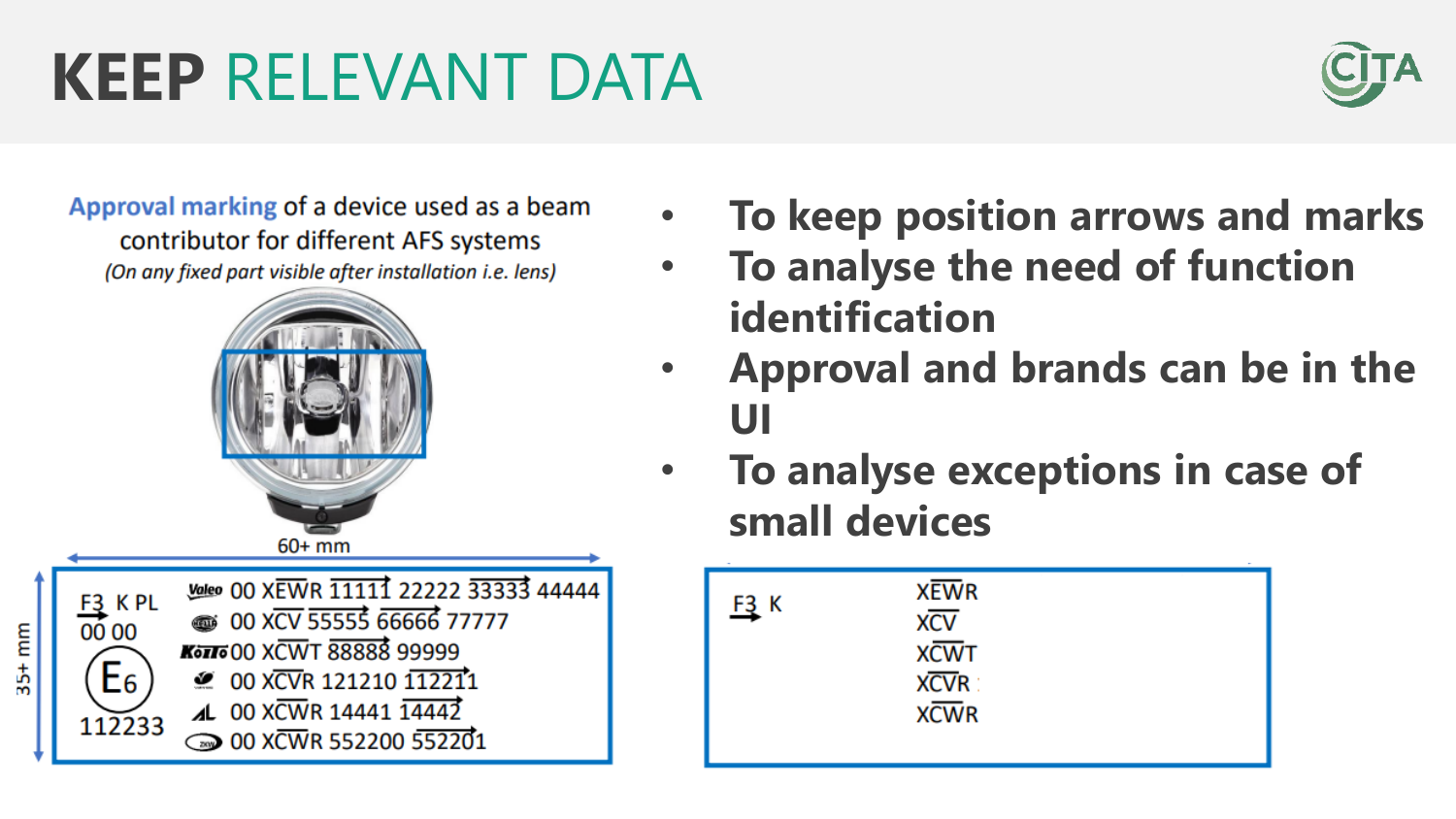

- **To take the necessary provisions to only allow the use of the Unique Identifier once the access is ready**
- **To consider an updated approach to the UI considering the recipients of information**
- **GRE and IWG SLR to review the provisions for the UI to prevent hampering road- and periodical inspection**